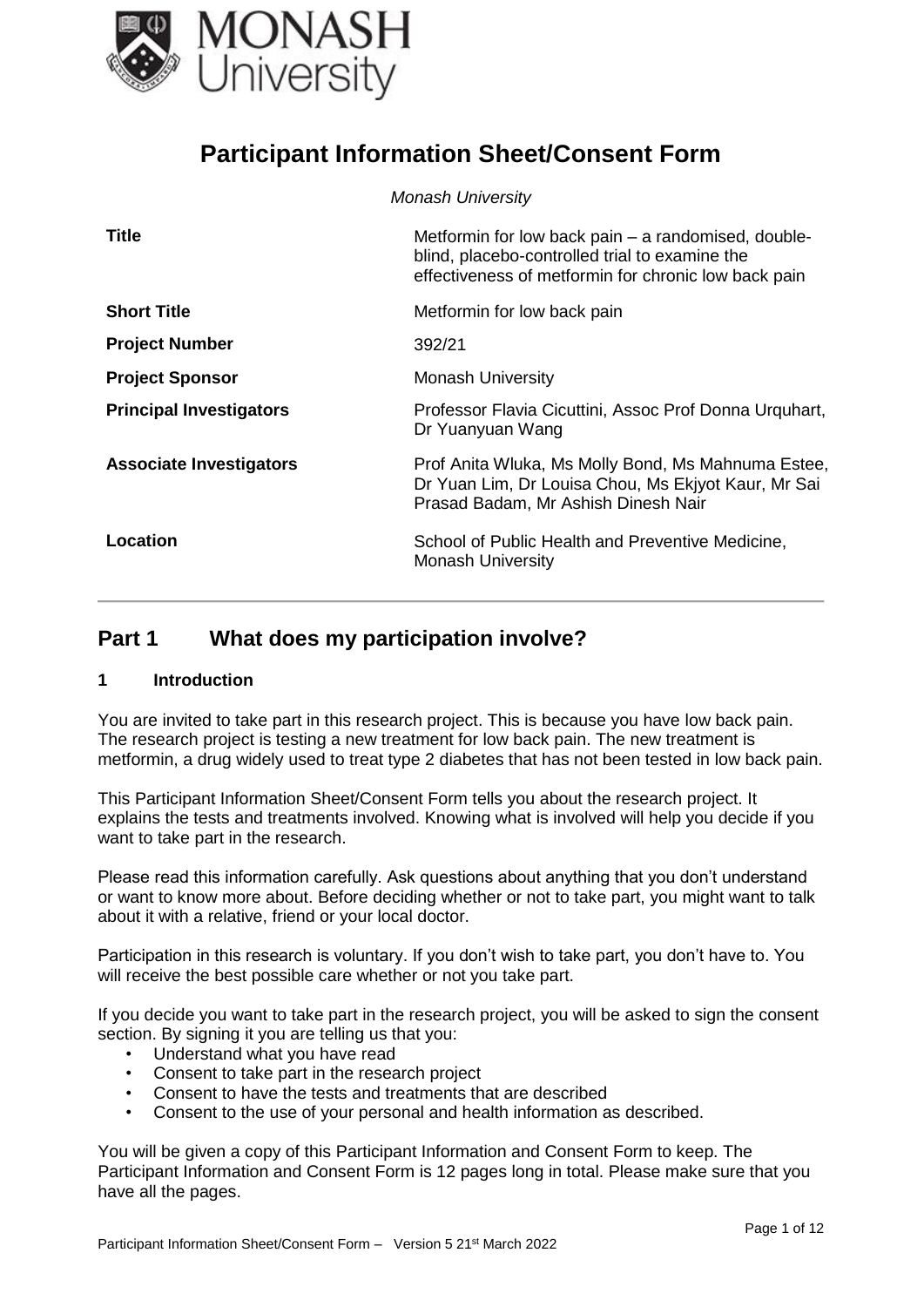## **2 What is the purpose of this research?**

Low back pain is the leading cause of disability globally. It is very common, with 80% of people experiencing back pain during their lifetime. Although low back pain causes significant pain and impaired physical function, there are currently limited treatments.

Metformin is an oral biguanide (a group of oral type 2 diabetes medications that work by preventing the production of sugar in the liver) that is a widely used and effective treatment for patients, including children, with type 2 diabetes mellitus (a condition with abnormally high levels of glucose in the blood). The main effect of metformin is to reduce blood glucose levels, resulting in sustained modest weight loss, and lowering of lipids (or fats) and inflammation. There is emerging evidence suggesting metformin may have the potential to reduce pain in people with low back pain. Metformin is well-tolerated, inexpensive and has a long history of safe clinical use.

The 'Metformin for low back pain' study is a randomised clinical trial with the aim to compare the effect of metformin with an inactive 'dummy' tablet (that is called a placebo) on low back pain and function. If metformin is effective, it will offer a new way to improve pain and function in those with low back pain.

Metformin has been approved in Australia (by the Australian Government's Therapeutic Goods Administration) to treat type 2 diabetes mellitus for more than 20 years. However, it is not approved to treat low back pain. Therefore, it is an experimental treatment for low back pain. This means that it must be tested to see if it is an effective treatment for low back pain.

The research team conducting this study includes rheumatologists, medical doctors and physiotherapists extensively experienced in the treatment of back pain.

A total of 123 participants will participate in this project. They will be randomly allocated into two groups, with one group receiving metformin and the other group receiving a placebo.

This research is a clinical trial being conducted by Monash University. This research has been initiated by the study investigators; Professor Flavia Cicuttini, Assoc Prof Donna Urquhart and Dr Yuanyuan Wang.

This research has been funded by Monash University.

The results of this research may be used by student investigators to obtain their Honours, Masters or PhD degree.

## **3 What does participation in this research involve?**

If you agree to participate in the study, we will ask you to do the following:

1. Participation in this trial will initially involve a screening process. You will be screened for your suitability for the study over the phone by answering simple questions about your health.

If you meet the inclusion criteria, a Participant Information Sheet and consent form will be mailed out to you. You will have an interview with a research assistant and a study doctor through telehealth or onsite study visit at our Clinical Trials Centre (553 St Kilda Road) Monash University, during which any of your questions can be answered. If you agree to participate in the study, you will be asked to provide consent, by signing the consent form (either with a pen, if you are at the study site, or electronically, if the visit is conducted by Telehealth).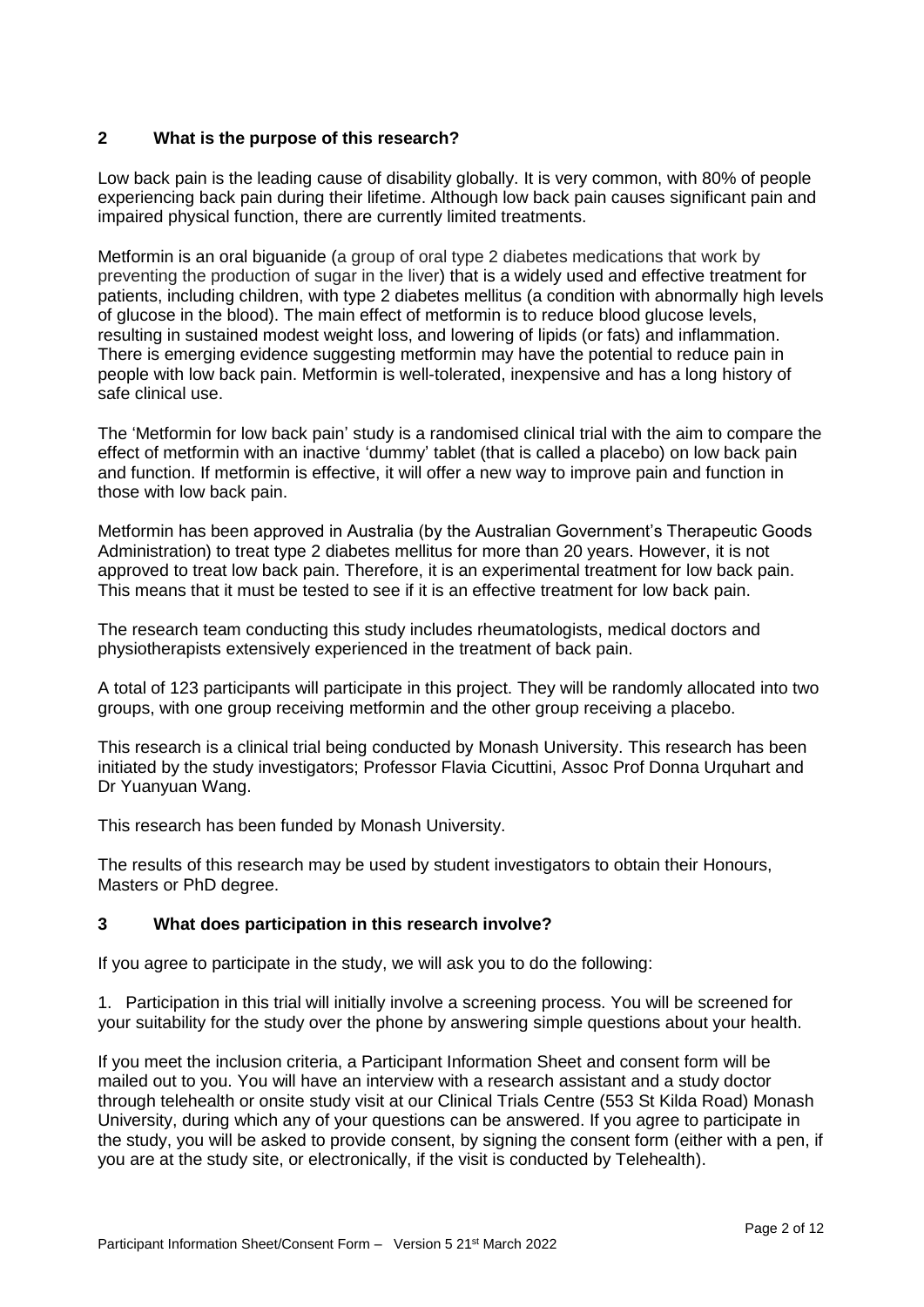If you have your initial appointment over telehealth, we will explain the PICF to you while you look at the copy that has been previously posted to you. We will provide opportunities to ask questions and if you would like to participate, then we will ask you to sign the consent form electronically in REDCap (i.e. Research Electronic Data Capture, a secure web platform to capture data for clinical research) which can be accessed on a computer, mobile phone, or tablet.

You will open the survey and read through the consent form (which you have already received). When you get to the bottom of the consent form, you will have the opportunity to fill in your information and 'sign' your consent by typing in your name or by utilizing REDCap's 'Signature' field type on the survey. You will select "Next Page" and a read only copy of the consent will be generated that you can review, download, and print. At the bottom of the page you will need to select "I certify that all the information in the document above is correct. I understand that clicking "Submit" will electronically sign the form and that signing this form electronically is the equivalent of signing a physical document" and "Submit". Following the Telehealth screening/baseline appointment, the research assistant will post a hard copy of the signed eConsent pdf form to you to ensure you have a copy.

You will undergo a clinical assessment and complete questionnaires. In order to further assess your eligibility for the study, you will have blood tests at Melbourne Pathology.

During this screening period, at any stage, if the researchers identify any reason that would put you at increased risk by being involved in the study, or any reason that would make it inappropriate for you to participate in the study, you will be asked not to continue in the study.

2. If you are eligible to participate, you will be randomly assigned to either the treatment or the control group. The term "randomised" means you will not have a choice regarding which group you are in, and you will have equal chance of receiving the active study medication or placebo.

You will be sent the medication or placebo by Syntro Health, a company which specialises in the manufacturing and dispensing of medications for clinical trials. Four months of the medication/placebo will be couriered to you by Syntro Health and if you are not at home, will be left in a safe place and the company will be in contact with you to confirm that you have received the medication.The treatment group will receive metformin tablets (up to a dose of 2000 milligrams, 2 tablets, once daily) and the control group will receive a placebo (up to 2 tablets, once daily). A placebo is a medication with no active ingredients. It looks like the real thing but is not.

You will initially take 500 milligrams (1 tablet) per day for 2 weeks. Providing you do not experience any adverse effects, the dose will be increased by 500 milligrams (1 tablet) per day every 2 weeks until you are taking 2000 milligrams per day. You will take this dose for the rest of the study. So you will take study medication (metformin or placebo) for 4 months.

Week 1-2: 500mg (1 x 500mg tablet) per day Week 3-4: 1000mg (2 x 500mg tablets) per day Week 5-6: 1500mg (3 x 500mg tablets) per day Week 7-8 and onwards: 2000mg (2 x 1000mg tablets) per day

As this is a "double-blind" trial, neither you nor the study investigator will know which treatment you are receiving until the study is completed. However, in certain circumstances the study investigator may find out which treatment you are receiving.

3. The trial will go for 4 months to examine the effect of metformin on reducing low back pain.

Prior to starting the trial, you will have 1 study visit [through telehealth or attending our Clinical Trials Centre (553 St Kilda Road)] that will take about 60 minutes. We can provide an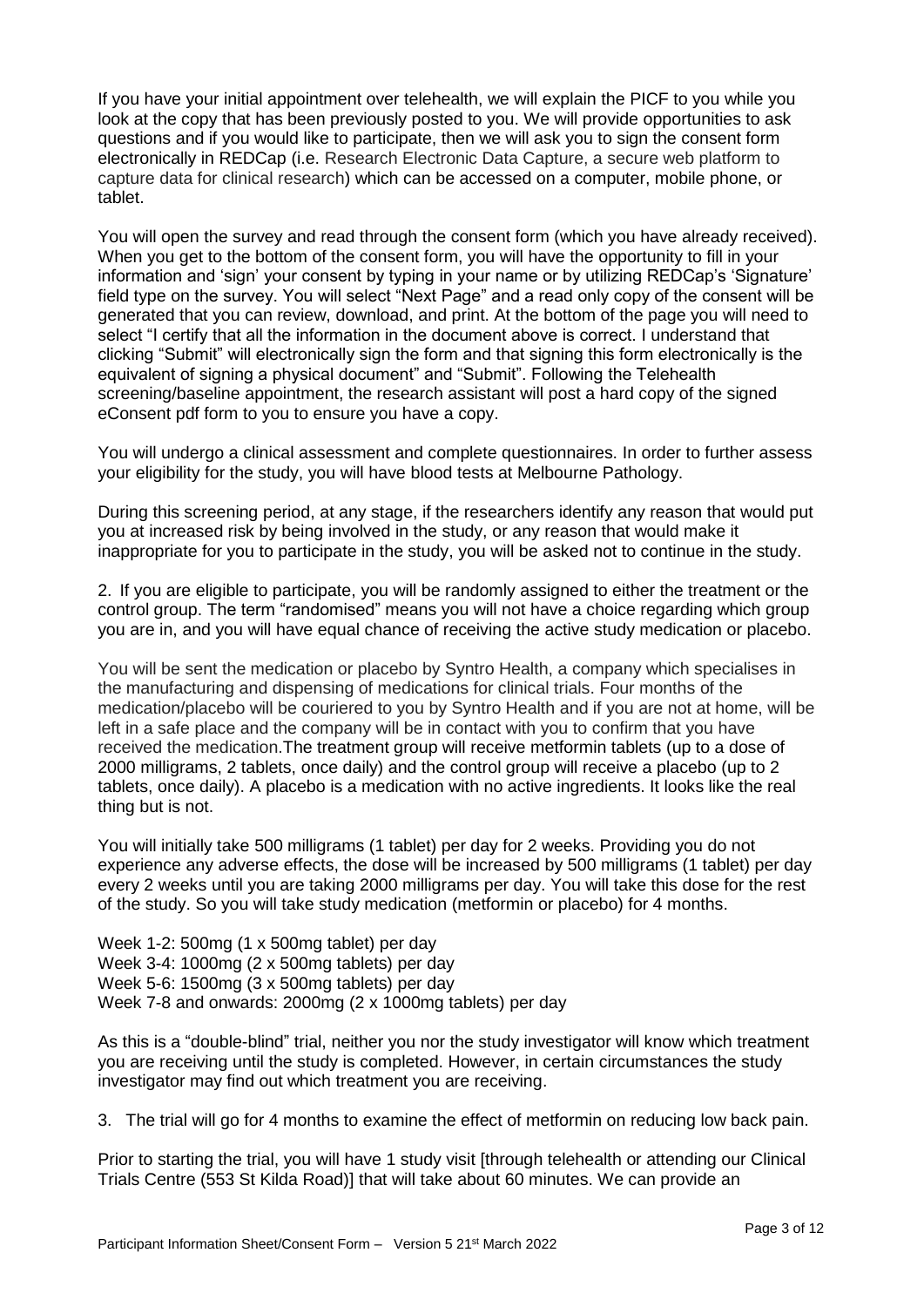attendance certificate signed by the research investigator for each in-person onsite study visit.

At baseline and 4 months, you will receive daily text messages for 1 week asking you about your pain intensity and inviting you to reply to the message with a number from 0 to 10 indicating your current low back pain intensity level (where 0 is no pain and 10 is the worst pain imagineable).

At baseline and 4 months, you will be asked to wear an accelerometer (AX3, Axivity (UK)), which is a small device that measures your physical activity levels, for 7 days.

You will also have a monthly telephone contact to collect information about your use of medications.

- 4. The following measurements will occur during the study period.
	- At screening/baseline:
		- o (1) measurement or self-report of height, weight, and waist and hip circumference
		- $\circ$  (2) questionnaires (electronic or paper-based surveys) –to collect information about your medical history/conditions, medication, employment, education, smoking, alcohol intake, low back pain intensity and disability, physical activity levels, use of narcotics, perceived improvement, quality of life, psychosocial factors and neuropathic pain.
		- $\circ$  (3) blood test for kidney and liver function, fasting glucose and lipids, vitamin B12, and inflammatory biomarkers.
		- $\circ$  (4) measurement of current pain intensity on a daily basis for 7 days using text messaging.
		- $\circ$  (5) measurement of physical activity levels using an accelerometer for a 7 day period
	- Monthly telephone call during the 4 month trial: to collect information about pain, medication use (including narcotic use), treatment adherence and adverse events.
	- At final (4 month) follow-up:
		- $\circ$  (1) questionnaires (electronic or paper-based surveys) to collect information as per baseline;
		- $\circ$  (2) blood test for kidney and liver function, fasting glucose and lipids, vitamin B12, and inflammatory biomarkers.
		- $\circ$  (3) measurement of current pain intensity on a daily basis for 7 days using text messaging.
		- $\circ$  (4) measurement of physical activity levels using an accelerometer for a 7 day period.
	- Compliance will also be assessed by pill count at 4 months.

At baseline and final (4 month) study visits, you will be asked to complete questionnaires online in REDCap (i.e. Research Electronic Data Capture, a secure web platform to capture data for clinical research and create online databases and surveys), facilitated by the research assistant. If you prefer a hard copy, you will be provided with printed questionnaires to complete manually; the research assistant will add the data online.

The following table shows you the procedures that are done at each study visit and telephone interview.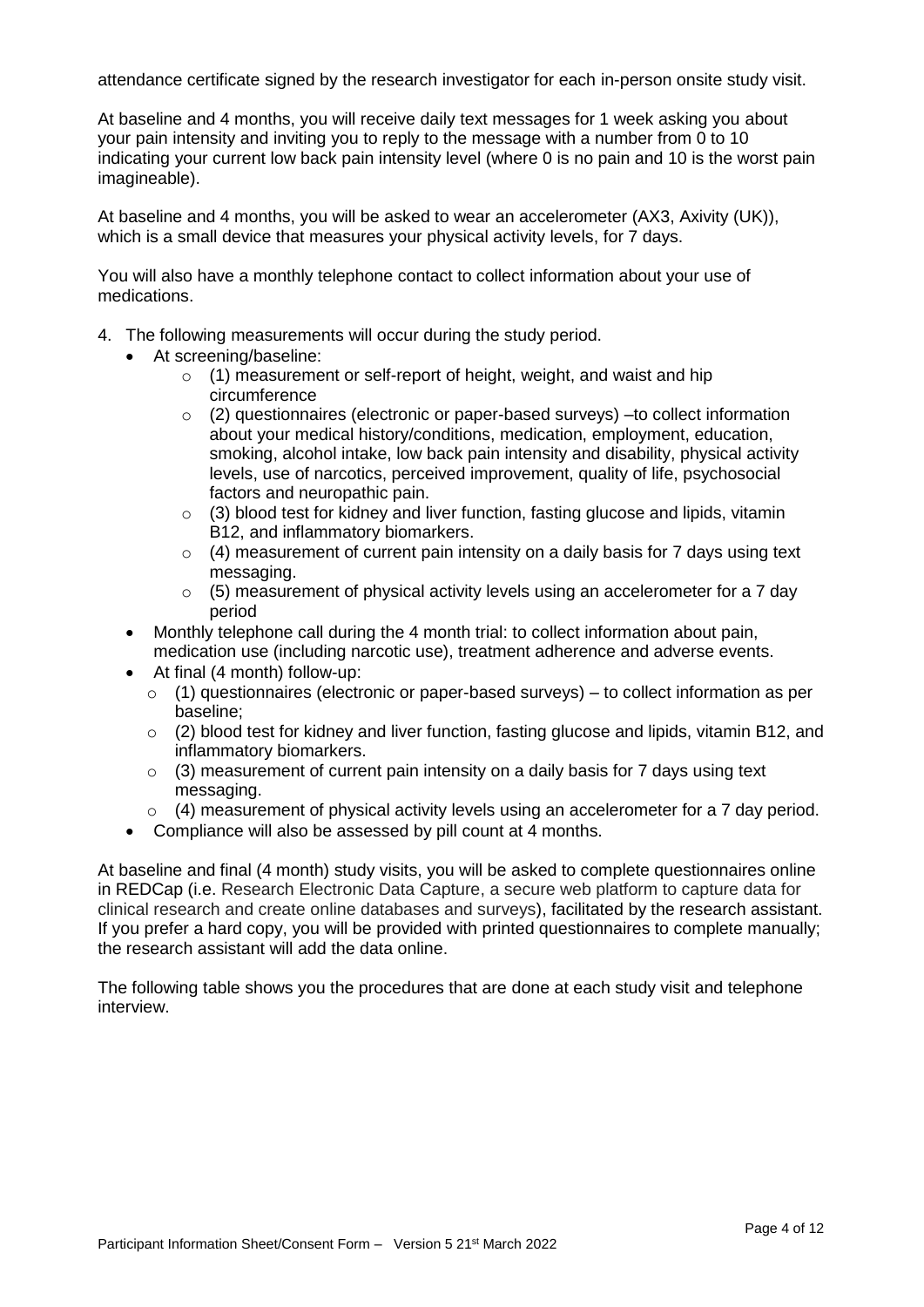|                                         | <b>Screening</b>                    |               |                  | <b>Trial period</b>       |
|-----------------------------------------|-------------------------------------|---------------|------------------|---------------------------|
|                                         | assessment<br>Screening<br>baseline | Randomisation | $1, 2, 3$ months | 4 months                  |
| <b>Phone screening</b>                  | X                                   |               |                  |                           |
| <b>Informed consent</b>                 | $\boldsymbol{\mathrm{X}}$           |               |                  |                           |
| Study visit (telehealth or study visit) | $\mathbf X$                         |               |                  |                           |
| <b>Telephone interview</b>              |                                     |               |                  | $\boldsymbol{\mathrm{X}}$ |
| <b>Blood</b> test                       | X                                   |               |                  | X                         |
| Medications                             | X                                   |               |                  | X                         |
| Medical history / treatment             | X                                   |               |                  | X                         |
| <b>Questionnaires</b>                   |                                     |               |                  |                           |
| Low back pain intensity                 | $X^{\wedge}$                        |               | X                | $X^{\wedge}$              |
| Low back disability                     | X                                   |               |                  | X                         |
| <b>Physical activity</b>                | $\overline{\text{X}}$               |               |                  | $\overline{\mathbf{X}}$   |
| <b>Narcotic use</b>                     | X                                   |               | X                | $X^*$                     |
| Global improvement                      | X                                   |               |                  | $\boldsymbol{\mathrm{X}}$ |
| Quality of life                         | $\mathbf X$                         |               |                  | $\mathbf X$               |
| Psychosocial factors                    | $\mathbf X$                         |               |                  | $\bf X$                   |
| Neuropathic pain                        | $\overline{\text{X}}$               |               |                  | X                         |
| Explanatory factors eg medication       | X                                   |               |                  | X                         |
| <b>Physical examination</b>             |                                     |               |                  |                           |
| Height, weight, waist and hip           | $\boldsymbol{\mathrm{X}}$           |               |                  |                           |
| circumference                           |                                     |               |                  |                           |
| <b>Compliance and safety (adverse</b>   | X                                   |               | X                | X                         |
| events)                                 |                                     |               |                  |                           |
| <b>Dispense medication</b>              |                                     | X             |                  |                           |

This research project has been designed to make sure the researchers interpret the results in a fair and appropriate way.

There are no additional costs associated with participating in this research project, nor will you be paid. All medication, tests and medical care required as part of the research project will be provided to you free of charge.

You will be reimbursed for any reasonable travel and parking associated with the research project visit (maximum \$30). If study visits are via telehealth, you will receive a gift voucher (\$10) after your baseline and final visits.

It is desirable that your local doctor be advised of your decision to participate in this research project. If you have a local doctor, we will provide a letter to your local doctor informing them of your participation in this research project.

If you choose to withdraw from this study before 4 months, you will be asked to participate in a follow-up phone call to allow collection of information regarding your health status.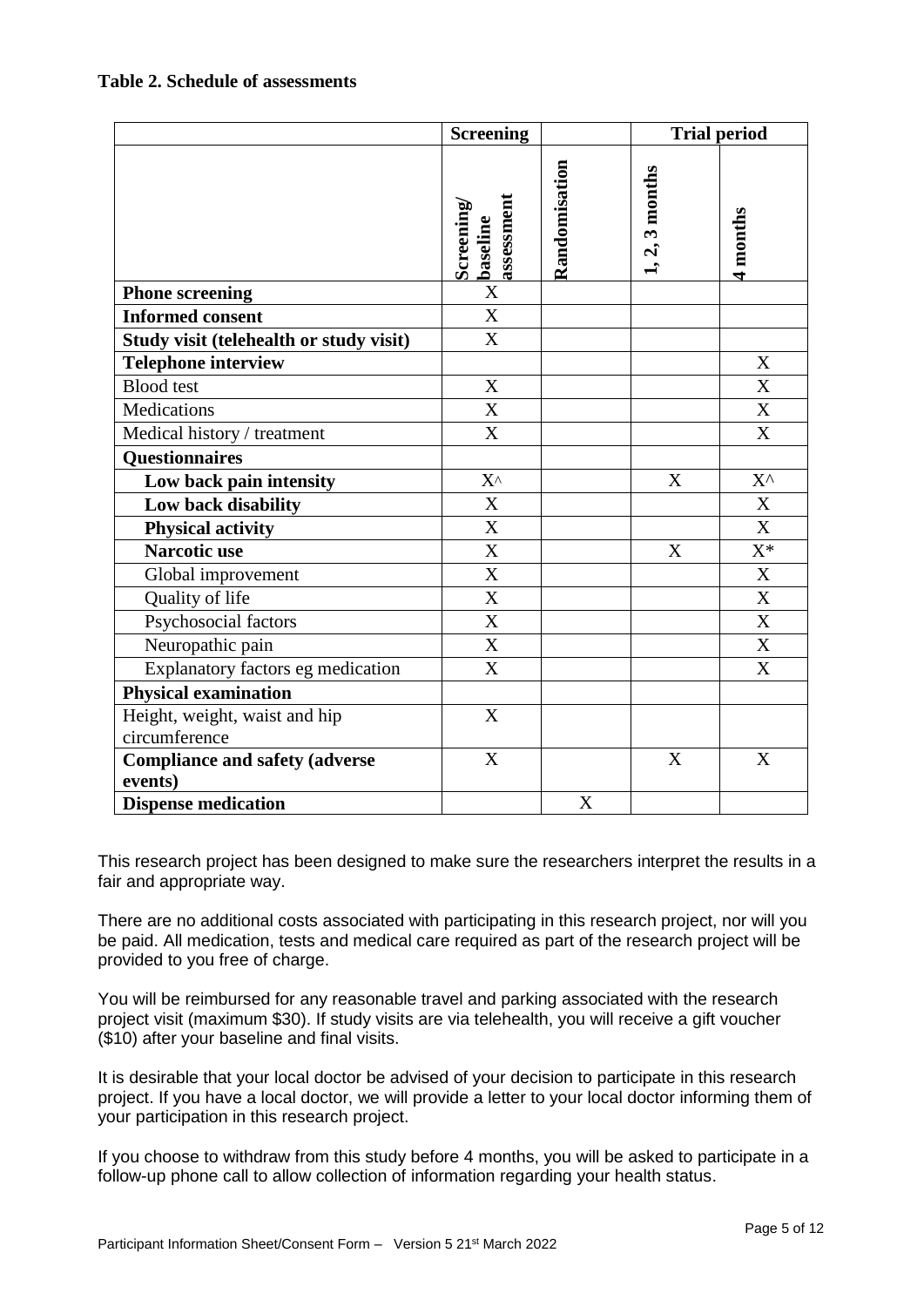# **4 What do I have to do?**

You will be required to initially take 500 milligrams (1 tablet) per day with your evening meal for 2 weeks. Providing you do not experience any adverse effects, the dose will be increased by 500 milligrams (1 tablet) per day every 2 weeks until you are taking 2000 milligrams per day. You will take this for the rest of the study (2 tablets, 1000 milligrams/tablet). So you will take study medication for a total of 4 months.

You will need to commit to taking the investigational medication regularly. You will need to attend the initial study visit and participate in the monthly phone calls.

Whilst involved in this study, you can take your regular medications. We will screen for medications unsuitable for this study. You will need to record all medications and report these when phoned every month. You may not be able to donate blood while you are in the study.

You should tell your doctor and study personnel if you are taking any other medications, including any that you buy without a prescription from a pharmacy, supermarket or health food shop. Some medications may be affected by metformin or may affect how well metformin works. It is also important not to start taking any other medications during the study without talking to your doctor and research staff. If you start any new medications during the study please tell your doctor and the research staff.

# **5 Other relevant information about the research project**

A total of 123 participants with low back pain aged between 18-65 years will be recruited in Melbourne. The project will have two groups, with one group receiving metformin and the other group receiving a placebo. All participants will be followed up over 4 months to examine whether metformin has an effect on symptoms.

## **6 Do I have to take part in this research project?**

Participation in any research project is voluntary. If you do not wish to take part, you do not have to. If you decide to take part and later change your mind, you are free to withdraw from the project at any stage.

If you do decide to take part, you will be given this Participant Information and Consent Form to sign and you will be given a copy to keep.

Your decision whether to take part or not to take part, or to take part and then withdraw, will not affect your routine treatment, your relationship with those treating you or your relationship with Monash University.

## **7 What are the alternatives to participation?**

You do not have to take part in this research project to receive treatment. You can see your doctor or health care professional to discuss different treatment options for your low back pain, such as physiotherapy and medications for pain relief. Your study doctor will discuss these options with you before you decide whether or not to take part in this research project. You can also discuss the options with your local doctor before deciding whether or not to take part in this research project.

## **8 What are the possible benefits of taking part?**

We cannot quarantee or promise that you will receive any benefits from this research. However, some participants may experience possible benefits, such as improvement in their low back pain. If this study shows that metformin is effective in reducing low back pain, it may enable this treatment to be available to more people in the future.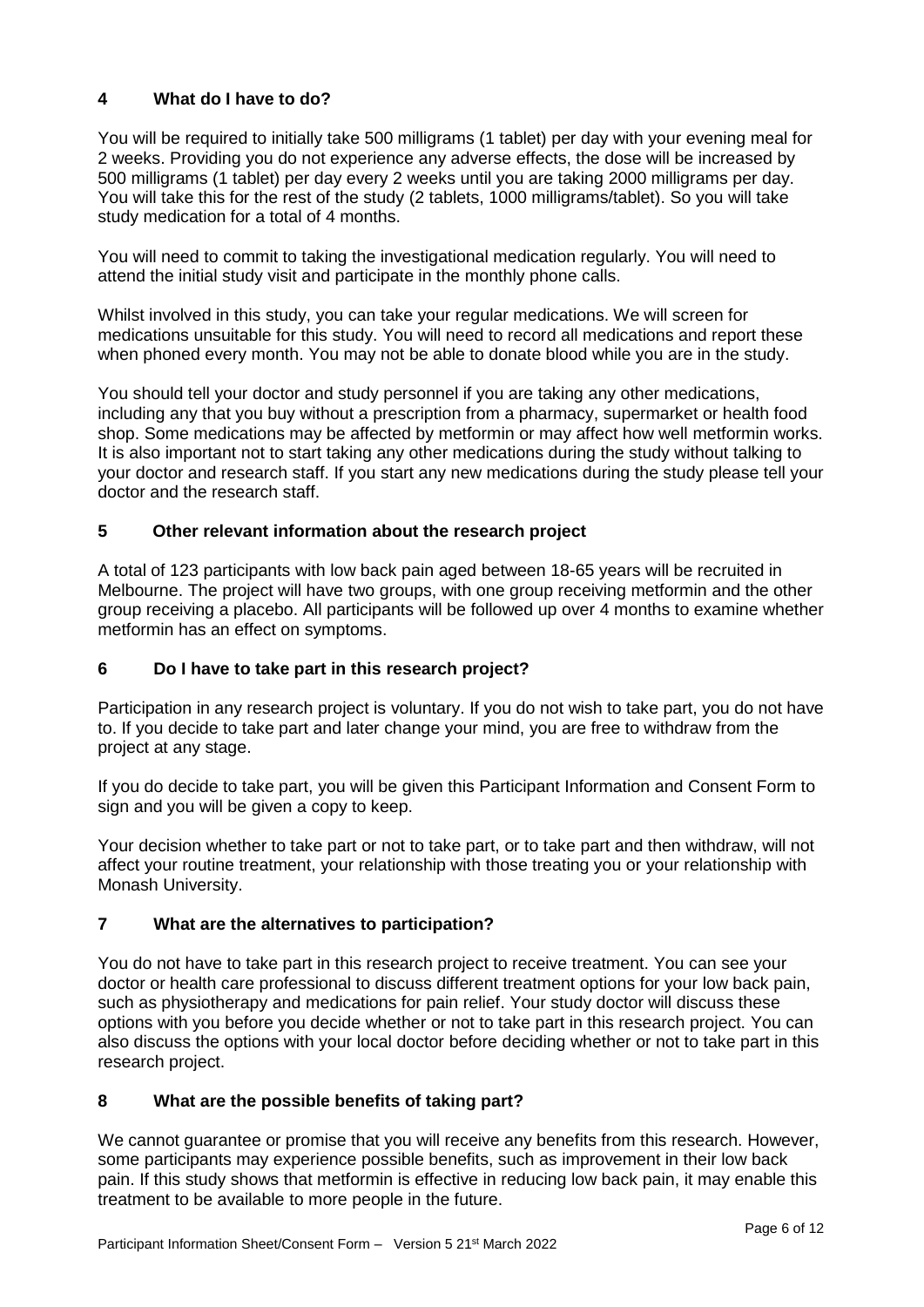We will inform you of any abnormal findings from your blood tests, so that you can then consult with your doctor.

## **9 What are the possible risks and disadvantages of taking part?**

Medical treatments often cause side effects. You may have none, some or all of the effects listed below, and they may be mild, moderate or severe. If you have any of these side effects, or are worried about them, talk with your study doctor. Your study doctor will also be looking out for side effects.

#### Side effects of metformin

Use of metformin is an established safe and well-tolerated treatment to lower blood glucose. The dose of metformin we use in this study is commonly used for type 2 diabetes mellitus. Metformin may have unwanted side effects in some people.

Most common side effects (affects 1 in 10 to 1 in 100 users) include:

- gastrointestinal symptoms: diarrhoea, nausea, vomiting, abdominal pain, indigestion, loss of appetite
- taste disturbance
- headache

Uncommon or rare side effects (affects 1 in 10,000 users) include:

- skin reactions: erythema, pruritus, urticarial
- lactic acidosis
- decrease of vitamin B12 absorption
- liver function test abnormalities or hepatitis resolving upon metformin discontinuation

#### Pregnancy risks

The effects of metformin on the unborn child and on the newborn baby are not known. Because of this, it is important that research project participants are not pregnant or breast-feeding and do not become pregnant during the course of the research project. You must not participate in the research if you are pregnant or trying to become pregnant, or breast-feeding.

If you are female and child-bearing is a possibility, you will be required to undergo a pregnancy test prior to commencing the research project.

If you are male, you should not father a child or donate sperm for at least three months after the last dose of study medication.

Both male and female participants are strongly advised to use effective contraception during the course of the research and for a period of three months after completion of the research project. You should discuss methods of effective contraception with your study doctor.

If you do become pregnant whilst participating in the research project, you should advise your study doctor immediately. Your study doctor will withdraw you from the research project and advise on further medical attention should this be necessary. You must not continue in the research if you become pregnant.

You should advise your study doctor if you father a child while participating in the research project. Your study doctor will advise on medical attention for your partner should this be necessary.

#### Unknown side effects

There may be side effects that the researchers do not expect or do not know about and that may be serious. Tell your study doctor immediately about any new or unusual symptoms that you get.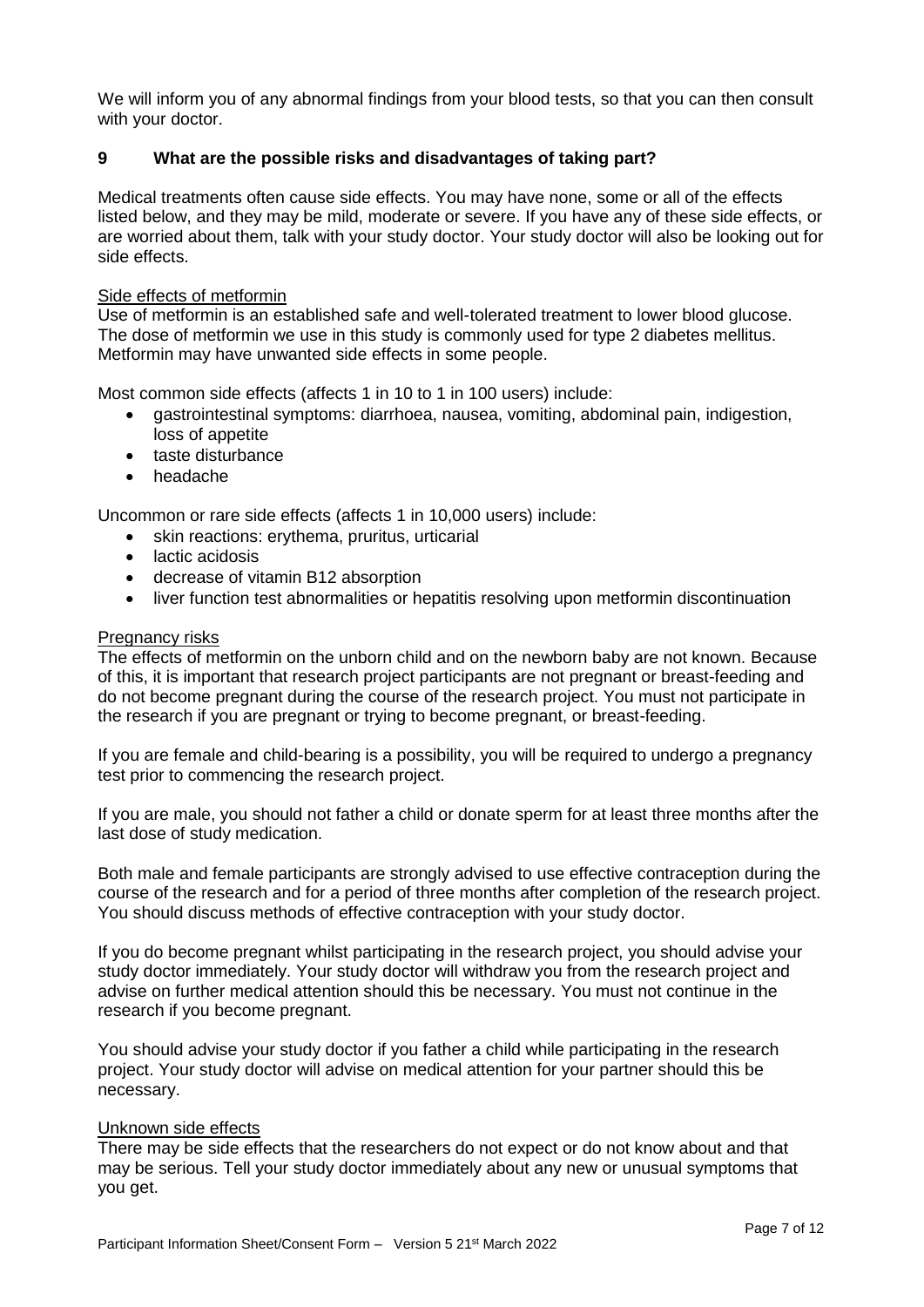Many side effects go away shortly after treatment ends. However, sometimes side effects can be serious, long lasting or permanent. If a severe side effect or reaction occurs, your study doctor may need to stop your treatment. Tell the study doctor if you have any problems. Your study doctor will monitor for and discuss the best way of managing any side effects with you, should they occur.

#### Risks of procedures in this study

Having blood taken may cause some discomfort, bruising, minor infection or bleeding. If this happens, it can be easily treated. Blood samples is collected by a qualified venpuncturist. We endeavour to make the collection process as simple and as stress free as possible.

If you become upset or distressed as a result of your participation in the research, the study doctor will be able to arrange for counselling or other appropriate support. Any counselling or support will be provided by qualified staff who are not members of the research project team.

## **10 What will happen to my test samples?**

This research project involves the collection, testing and analysis of your blood samples.

The collection and testing of your blood sample is a mandatory component of the research. This is done to examine your liver function, kidney function, blood lipids, blood glucose, vitamin B12, and inflammatory biomarkers in order to assess your suitability for the study and monitor the safety and efficacy of the treatment.

Your blood samples will be re-identifiable (i.e. coded, without your name on them), and will be tested at Melbourne Pathology for the proposed blood tests. Blood samples will be destroyed after testing.

#### **11 What if new information arises during this research project?**

Sometimes during the course of a research project, new information becomes available about the treatment that is being studied. If this happens, your study doctor will tell you about it and discuss with you whether you want to continue in the research project. If you decide to withdraw, your study doctor will make arrangements for your regular health care to continue. If you decide to continue in the research project you will be asked to sign an updated consent form.

Also, on receiving new information, your study doctor might consider it to be in your best interests to withdraw you from the research project. If this happens, he/she will explain the reasons and arrange for your regular health care to continue.

## **12 Can I have other treatments during this research project?**

Whilst you are participating in this research project, you may not be able to take some or all of the medications or treatments you have been taking for your condition or for other reasons. It is important to tell your study doctor and the study staff about any treatments or medications you may be taking, including over-the-counter medications, vitamins or herbal remedies, acupuncture or other alternative treatments. You should also tell your study doctor about any changes to these during your participation in the research project. Your study doctor will also explain to you which treatments or medications need to be stopped for the time you are involved in the research project.

It may also be necessary for you to take medication during or after the research project to address side effects or symptoms caused by participation in the study that you may have. This will be paid for by the sponsor of the study.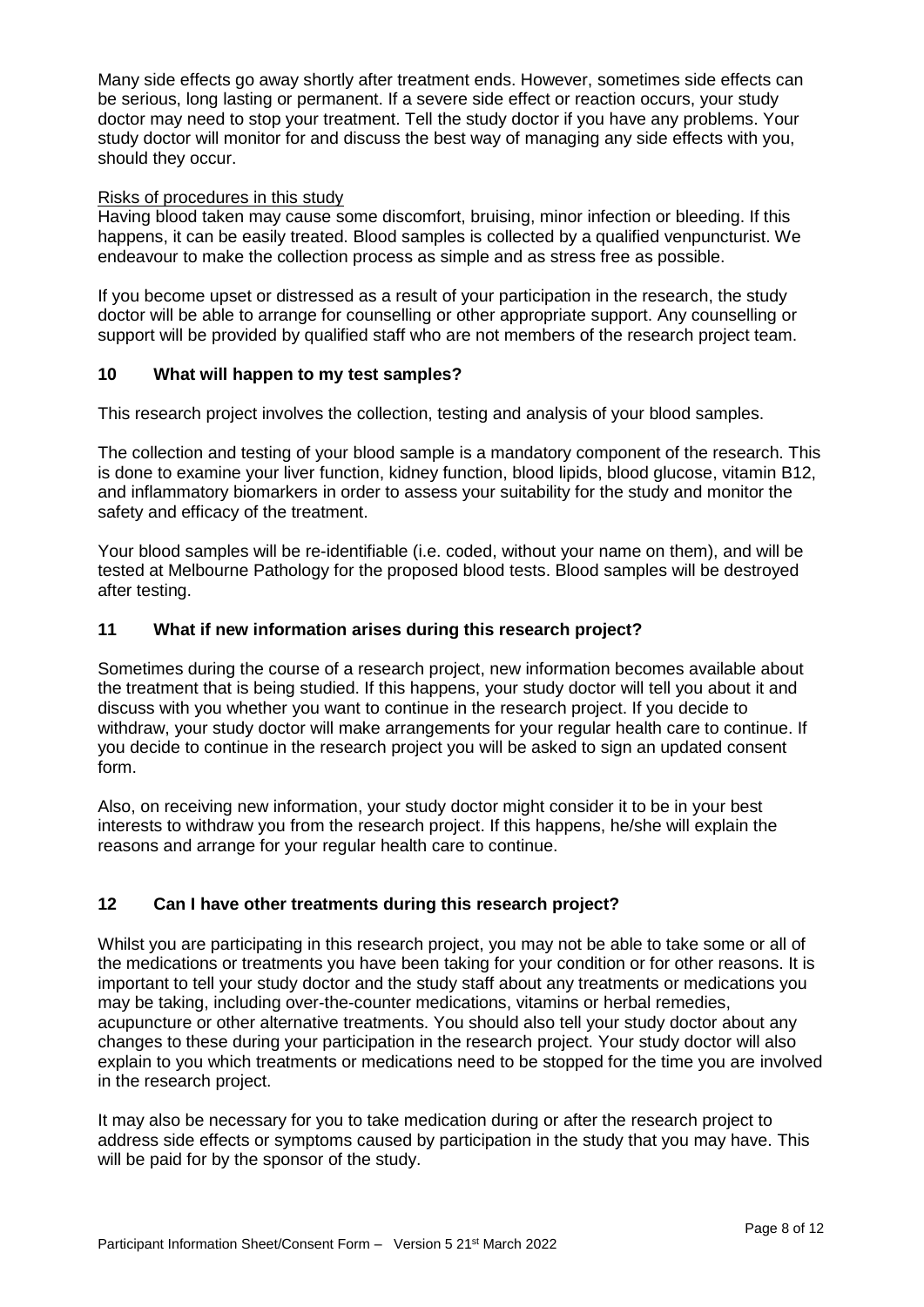# **13 What if I withdraw from this research project?**

If you decide to withdraw from the project, please notify a member of the research team before you withdraw. This notice will allow that person or the research supervisor to discuss any health risks or special requirements linked to withdrawing.

If you do withdraw your consent during the research project, the study investigator and relevant study staff will not collect additional personal information from you, although personal information already collected will be retained to ensure that the results of the research project can be measured properly and to comply with law. You should be aware that data collected by the study investigator up to the time you withdraw will form part of the research project results. If you do not want them to do this, you must tell them before you join the research project.

## **14 Could this research project be stopped unexpectedly?**

This research project may be stopped unexpectedly for a variety of reasons. These may include reasons such as:

- Unacceptable side effects
- The drug/treatment being shown not to be effective
- The drug/treatment being shown to work and not requiring further testing

#### **15 What happens when the research project ends?**

At the completion of the trial, if you wish to know whether you received metformin or the placebo, please contact the research personnel for further information.

We will send you a follow-up letter to inform you of the findings of the study.

Metformin or placebo will be provided to you during the trial for a 4 month period at no cost. Once the trial has finished we will not be able to continue to provide this treatment to you. However, if your doctor is in agreement with continuing the treatment after the trial, he/she can provide you with a prescription for metformin. From this point you will need to cover the cost of your medication.

# **Part 2 How is the research project being conducted?**

#### **16 What will happen to information about me?**

By signing the consent form you consent to the study investigator and relevant research staff collecting and using personal information about you for the research project. Any information obtained in connection with this research project that can identify you will remain confidential.

Monash REDCap will be used for collection and storage of data. The data we collect or use will be individually identifiable or re-identifiable (i.e. coded which means that the data we collect from you will be directly linked to your study ID number). All electronic data will be kept in password-protected databases, separate from identifying information. The completed eConsent PDFs are stored in REDCap in a File Repository under "PDF Survey Archive". The REDCap is password protected and access restricted to study investigators. Hard copies of eConsent form and data will be kept in locked filing cabinets with restricted key access, at the Department of Epidemiology and Preventive Medicine, Monash University.

Access to data will be limited to the principal and associate investigators and support staff only. Data transfer will occur so that the final dataset with re-identifiable (i.e. coded) data can be accessed by all the chief investigators of the study. Identifiable information will not be released to anyone outside the research team.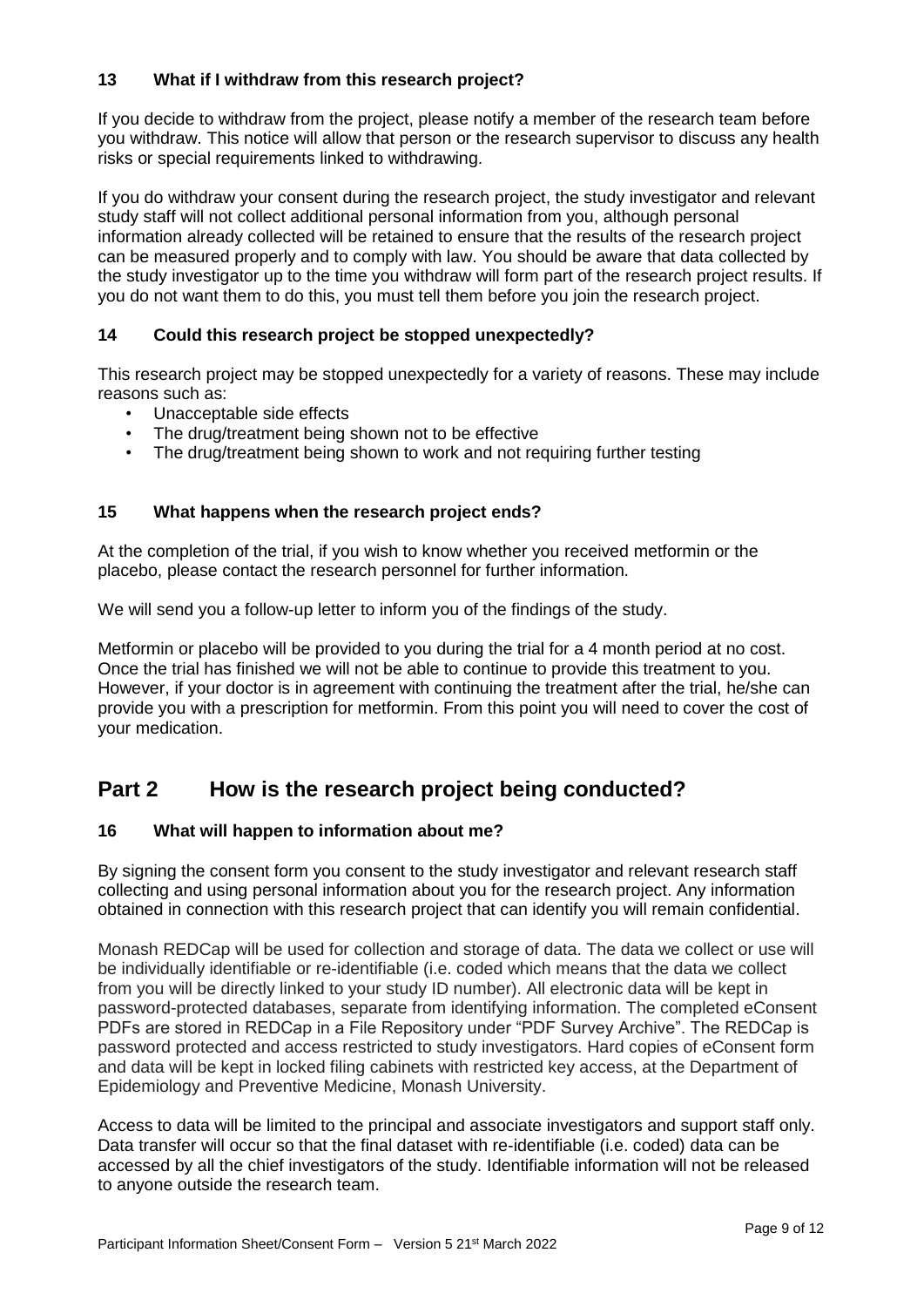Your information will only be used for the purpose of this research project and it will only be disclosed with your permission, except as required by law.

By signing the consent form you consent to the study investigator using your data collected for this project for extended related research. Your data collected for this project may be combined with data collected from other studies for meta-analyses. In this case only re-identifiable data will be used.

Information from questionnaires and physical examinations will be retained for at least 15 years upon completion of the study. This research project does not involve the establishment of a databank.

It is necessary that your local doctor be advised of your decision to participate in this research project. By signing the consent section, you agree to your local doctor being notified of your decision to participate in this research project.

It is anticipated that the results of this research project will be published and presented in a variety of forums. In any publication, report, or presentation, information will be provided in such a way that you cannot be identified, except with your permission. This confidentiality will be maintained by presenting aggregate data.

Should any sharing of data be considered (e.g. for combining data with other studies), then data sharing will only involve re-identified (i.e. coded) data, i.e. data that is shared will not include identifiable information. In the event where personal information (e.g. name, date of birth) may need to be shared (e.g. data linkage), we will contact you or your guardian for consent for data sharing.

In accordance with relevant Australian and Victorian privacy and other relevant laws, you have the right to request access to your information collected and stored by the research team. You also have the right to request that any information with which you disagree be corrected. Please contact the study team member named at the end of this document if you would like to access your information.

If you are not satisfied with how your personal information has been handled (as laid out in the Privacy Act, 1988), then you can make a complaint to the Office of the Australian Information Commissioner (OAIC). Please refer to<http://www.oaic.gov.au/privacy/privacy-complaints> for more information.

# **17 Complaints and compensation**

If you suffer any injuries or complications as a result of this research project, you should contact the study team as soon as possible and you will be assisted with arranging appropriate medical treatment. If you are eligible for Medicare, you can receive any medical treatment required to treat the injury or complication, free of charge, as a public patient in any Australian public hospital.

#### **18 Who is organising and funding the research?**

This research project is being conducted in Melbourne by Professor Flavia Cicuttini, Assoc Professor Donna Urquhart, and Dr Yuanyuan Wang and is being funded by the National Health and Medical Research Council.

By taking part in this research project you agree that data generated from this project may be provided to Monash University. Monash University may directly or indirectly benefit financially from knowledge acquired through analysis of your data.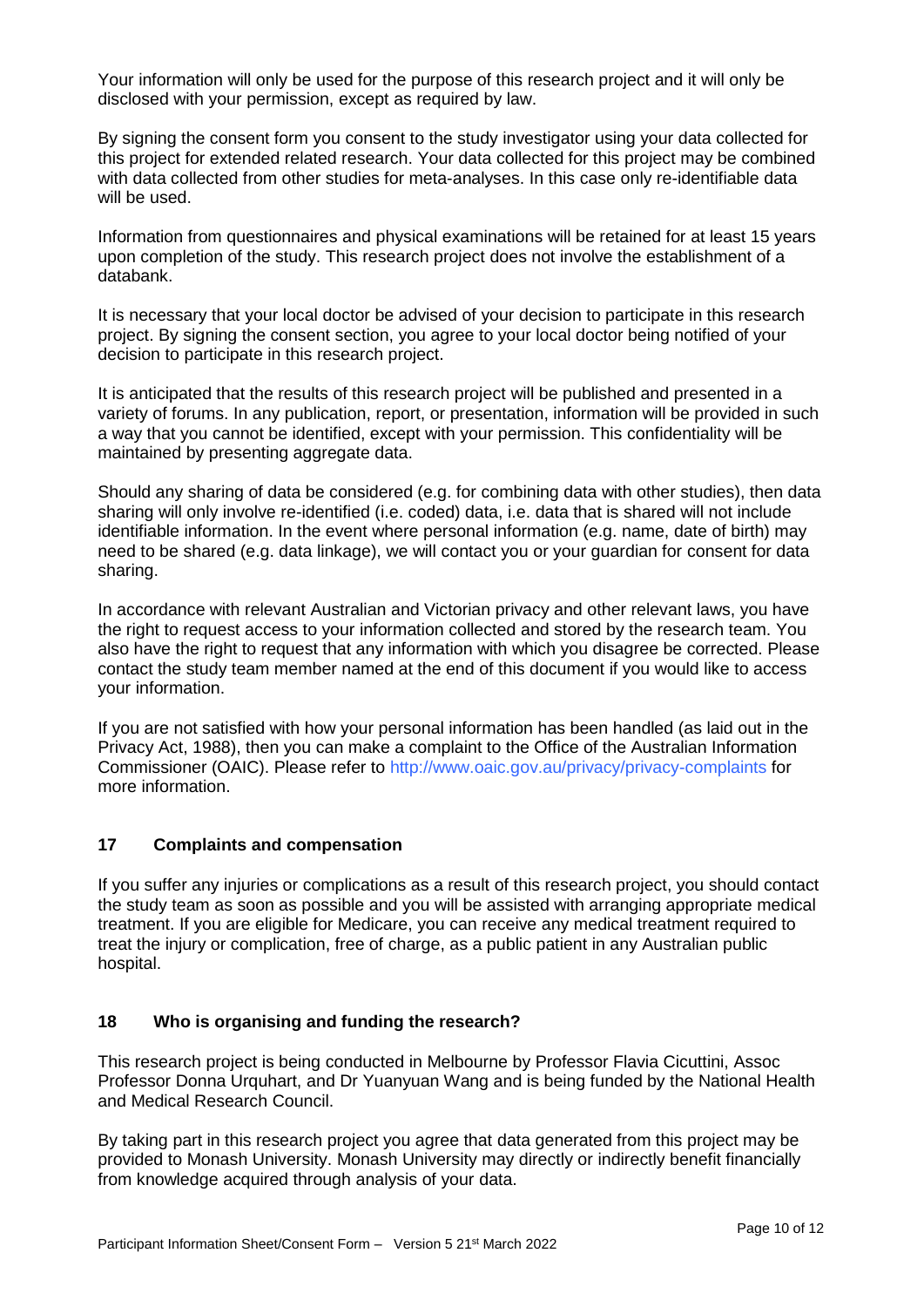You will not benefit financially from your involvement in this research project even if, for example, knowledge acquired from analysis of your data prove to be of commercial value to Monash University.

In addition, if knowledge acquired through this research leads to discoveries that are of commercial value to Monash University, the study investigators or their institutions, there will be no financial benefit to you or your family from these discoveries.

No member of the research team will receive a personal financial benefit from your involvement in this research project (other than their ordinary wages).

## **19 Who has reviewed the research project?**

All research in Australia involving humans is reviewed by an independent group of people called a Human Research Ethics Committee (HREC). The ethical aspects of this research project have been approved by the Alfred Hospital Ethics Committee.

This project will be carried out according to the *National Statement on Ethical Conduct in Human Research (2007)*. This statement has been developed to protect the interests of people who agree to participate in human research studies.

## **20 Further information and who to contact**

The person you may need to contact will depend on the nature of your query.

If you want any further information concerning this project or if you have any medical problems which may be related to your involvement in the project (for example, any side effects), you can contact the principal investigator:

Professor Flavia Cicuttini (Monash University): 9903 0158, [flavia.cicuttini@monash.edu](mailto:flavia.cicuttini@monash.edu)

## **Clinical contact person**

| Name            | <b>Professor Flavia Cicuttini</b>                                                     |                                                                  |
|-----------------|---------------------------------------------------------------------------------------|------------------------------------------------------------------|
| <b>Position</b> | Head Rheumatology, Alfred Hospital<br>Head Musculoskeletal Unit, Monash<br>University | Alfred Hospital Rheumatology Registrar<br>(outside office hours) |
| Telephone       | 9903 0158                                                                             | 9076 2000                                                        |
| Email           | flavia.cicuttini@monash.edu                                                           |                                                                  |

#### **Project team contact information**

| Name      | Ms Molly Bond         |
|-----------|-----------------------|
| Position  | Project officer       |
| Telephone | 9903 0553             |
| Email     | jointstudy@monash.edu |

For matters relating to research at the site at which you are participating, the details of the local site complaints person are:

#### **Complaints contact person**

| Position  | ' Complaints Officer (Alfred Health) |
|-----------|--------------------------------------|
| Telephone | 03 9076 3619                         |
| Email     | research@alfred.org.au               |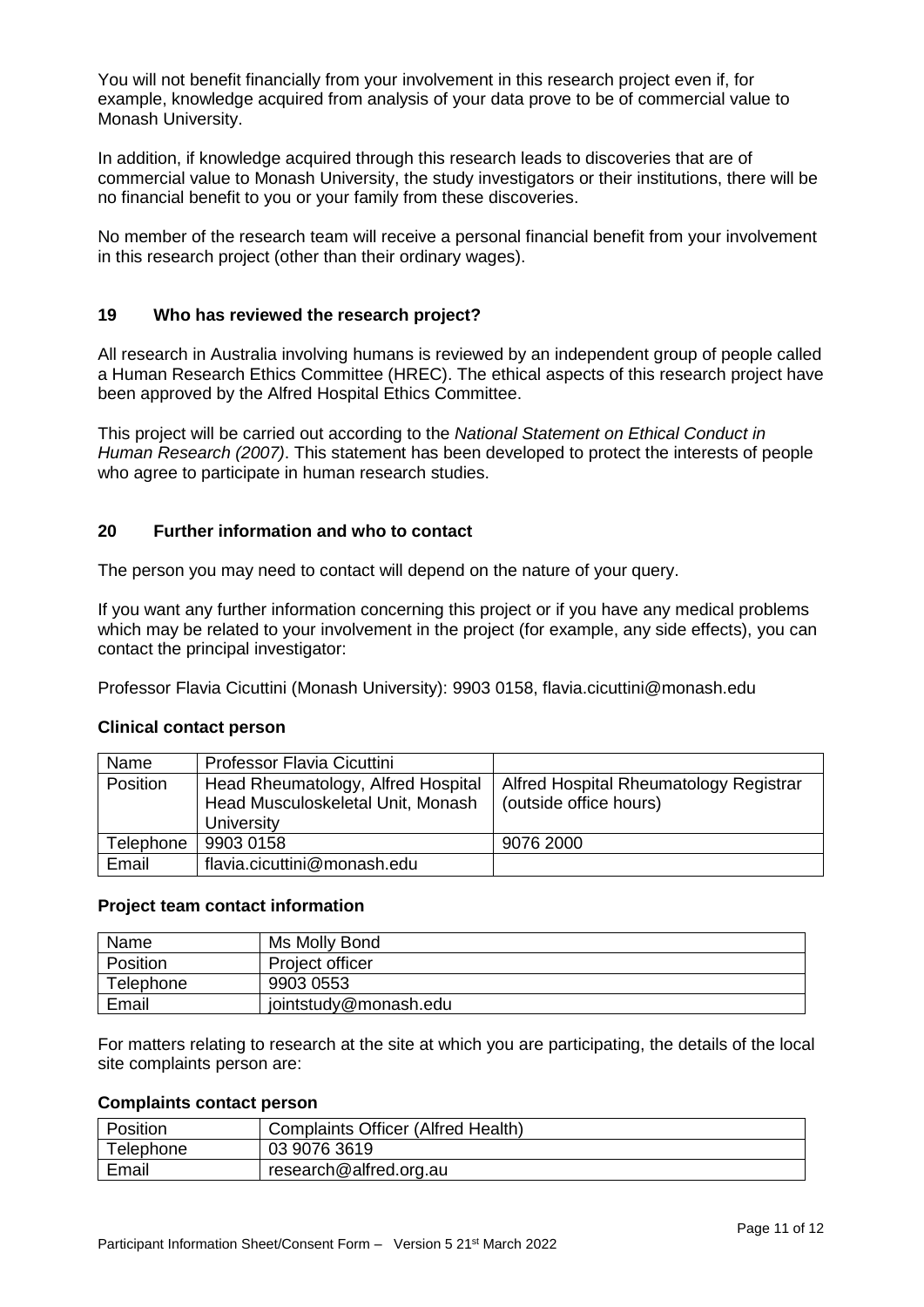| Position  | Complaints Officer (Monash University) |
|-----------|----------------------------------------|
| Telephone | 03 9905 2052                           |
| Email     | muhrec@monash.edu                      |

If you have any complaints about any aspect of the project, the way it is being conducted or any questions about being a research participant in general, then you may contact:

# **Reviewing HREC approving this research and HREC Executive Officer details**

| Reviewing HREC name | <b>Alfred Hospital Ethics Committee</b> |
|---------------------|-----------------------------------------|
| Position            | <b>HREC Executive Officer</b>           |
| Telephone           | 03 9076 3619                            |
| Email               | research@alfred.org.au                  |